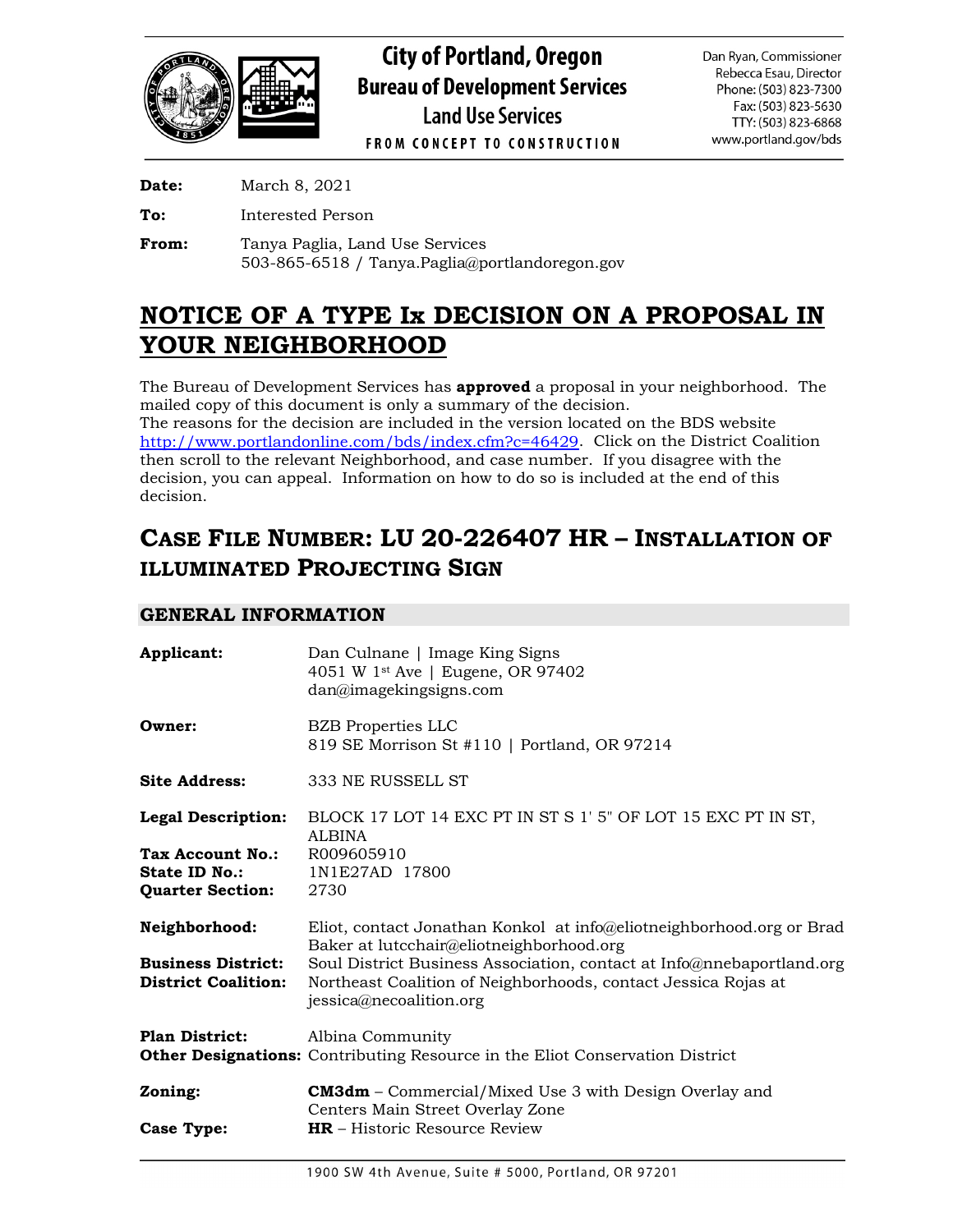**Procedure: Type Ix** – an administrative decision with appeal to the Oregon Land Use Board of Appeals (LUBA).

#### **Proposal:**

The applicant is seeking Historic Resource Review approval for installation of a new 16 SF LED illuminated, projecting sign located on the southeast corner of a contributing resource in the Eliot Conservation District. The sign will be attached to the building's east façade using existing hardware on the building and will project out 4'-6" from the building. The sign will consist of an aluminum sign cabinet with white acrylic faces with translucent vinyl graphics with LED illumination. The proposed sign dimensions are: 4'-0" wide, 4'-0" tall, and 6" deep with a 6" offset from building.

Historic Resource Review is required for non-exempt exterior alterations to a building in the Eliot Conservation District.

#### **Relevant Approval Criteria:**

In order to be approved, this proposal must comply with the approval criteria of Title 33, Portland Zoning Code. The relevant approval criteria are:

Community Design Guidelines

# **ANALYSIS**

**Site and Vicinity:** The subject two-story building is located at the intersection of NE Martin Luther King Jr Blvd and NE Russell St in the Albina Community Plan District. It was built in 1909 in the "streetcar era commercial" style and is a contributing resource in the Eliot Conservation District. Its historic name is the *East Side Medical Building* and functioned as a retail and office building when first constructed. The building features tan brick and a metal cornice with modillions and brackets below the parapet. It also features a dentilated metal belt course between the first and second floors and a bracketed pediment over its NE MLK Jr Blvd entrance. Numerous contributing residential structures are in the vicinity of the site, predominantly westward on NE Rodney Ave and southward oriented to NE Tillamook St. The development context jumps up in scale on the mixed-use, multi-modal corridor NE Martin Luther King Jr Blvd.

**Zoning:** The Commercial/Mixed Use 3 (CM3) zone is a large-scale zone intended for sites in high-capacity transit station areas, in town centers, along streetcar alignments, along civic corridors, and in locations close to the Central City. It is intended to be an intensely urban zone and is not appropriate for sites where adjacent properties have single-dwelling residential zoning. The zone allows a wide range and mix of commercial and residential uses, as well as employment uses that have limited off-site impacts. Buildings in this zone will generally be up to six stories tall unless height and floor area bonuses are used, or plan district provisions specify other height limits. Development is intended to be pedestrianoriented, with buildings that contribute to an urban environment with a strong street edge of buildings. The scale of development is intended to be larger than what is allowed in lower intensity commercial/mixed use and residential zones. Design review is typically required in this zone.

The "d" overlay promotes the conservation and enhancement of areas of the City with special historic, architectural or cultural value. New development and exterior modifications to existing development are subject to design review. This is achieved through the creation of design districts and applying the Design Overlay Zone as part of community planning projects, development of design guidelines for each district, and by requiring design review. In addition, design review ensures that certain types of infill development will be compatible with the neighborhood and enhance the area.

The Centers Main Street "m" overlay zone encourages a mix of commercial, residential and employment uses on the key main streets within town centers and neighborhood centers identified in the Comprehensive Plan. The regulations are intended to encourage a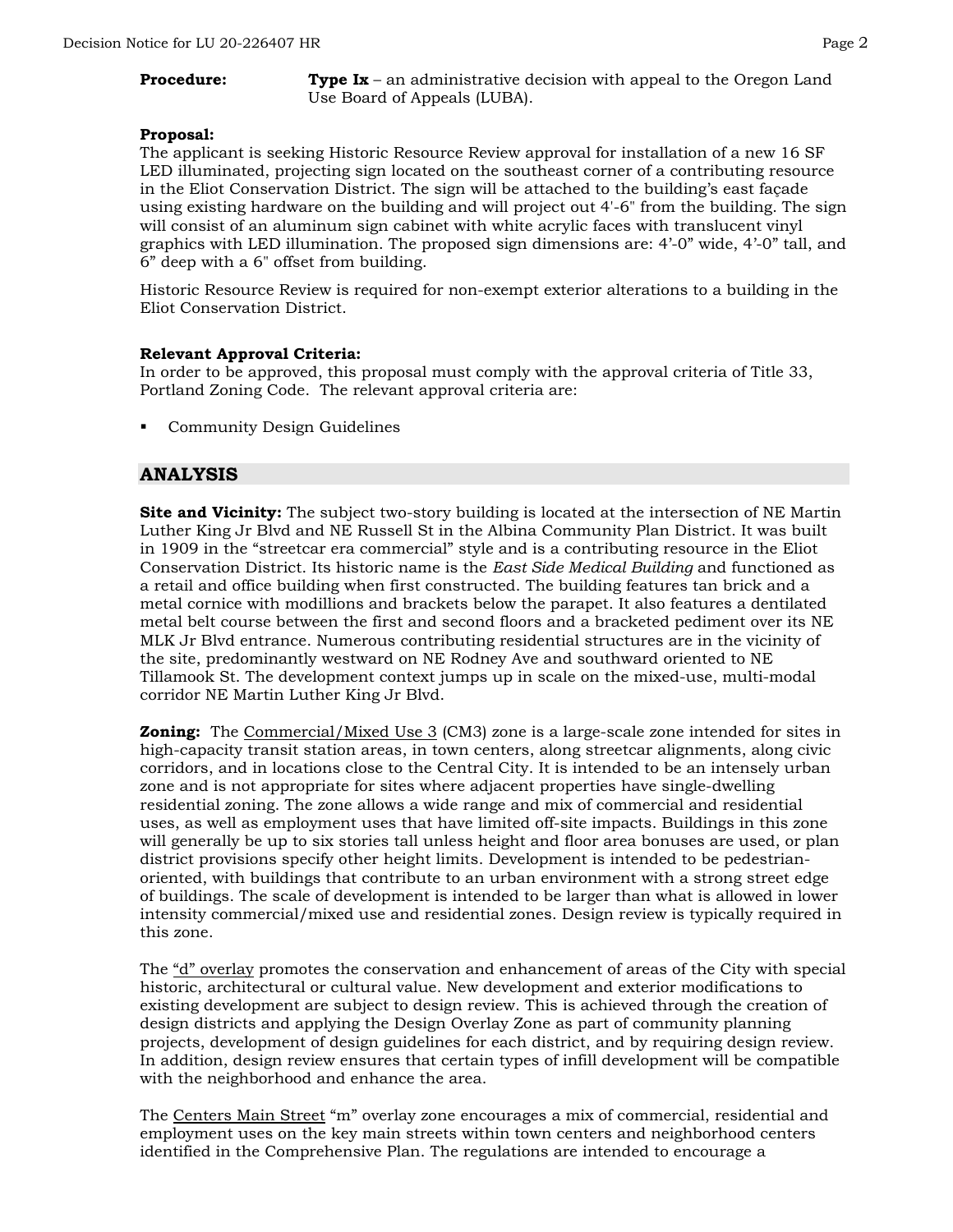continuous area of shops and services, create a safe and pleasant pedestrian environment, minimize conflicts between vehicles and pedestrians, support hubs of community activity, and foster a dense, urban environment with development intensities that are supportive of transit.

The Historic Resource Protection overlay is comprised of Historic and Conservation Districts, as well as Historic and Conservation Landmarks and protects certain historic resources in the region and preserves significant parts of the region's heritage. The regulations implement Portland's Comprehensive Plan policies that address historic preservation. These policies recognize the role historic resources have in promoting the education and enjoyment of those living in and visiting the region. The regulations foster pride among the region's citizens in their city and its heritage. Historic preservation beautifies the city, promotes the city's economic health, and helps to preserve and enhance the value of historic properties.

The Albina Community Plan District implements the Albina Community Plan. The plan district's provisions are intended to ensure that new higher density commercial and industrial developments do not overwhelm nearby residential areas. Infill housing compatibility and affordability is encouraged by eliminating off-street parking requirements for small multi-dwelling projects. The plan district's provisions also encourage the development of new housing along Martin Luther King Jr. Boulevard by allowing new housing projects to include ground level commercial uses that orient to King Boulevard..

The Eliot Conservation District denotes an area with common historic values significant to the neighborhood and seeks to contribute to the preservation of significant features of Portland's development history. New development and exterior modifications to existing development must meet the Community Design Standards (Chapter 33.218) or are subject to historic design review.

**Land Use History:** City records indicate that prior land use reviews include the following:

• **LUR 92-009561 DZ (Ref #: LUR 92-00442):** Design Review approval to remodel building and Modification to reduce the width of the parking aisle from the required 24' to 22'.

**Agency Review:** A Notice of Proposal in your Neighborhood was mailed on **January 25, 2021**. The following three Bureaus, Divisions and/or Sections responded with no objections and one of these included written comments found in Exhibit E1:

- Life Safety Division of the Bureau of Development Services (Exhibit E-1)
- Fire Bureau
- Site Development Review Section of the Bureau of Development Services

**Neighborhood Review:** A Notice of Proposal in Your Neighborhood was mailed on **January 25, 2021**. No written responses have been received from either the Neighborhood Association or notified property owners in response to the proposal.

# **ZONING CODE APPROVAL CRITERIA**

## **Chapter 33.846.060 - Historic Resource Review**

#### **Purpose of Historic Resource Review**

Historic Resource Review ensures the conservation and enhancement of the special characteristics of historic resources.

#### **Historic Resource Review Approval Criteria**

Requests for Historic Resource Review will be approved if the review body finds the applicant has shown that all of the approval criteria have been met.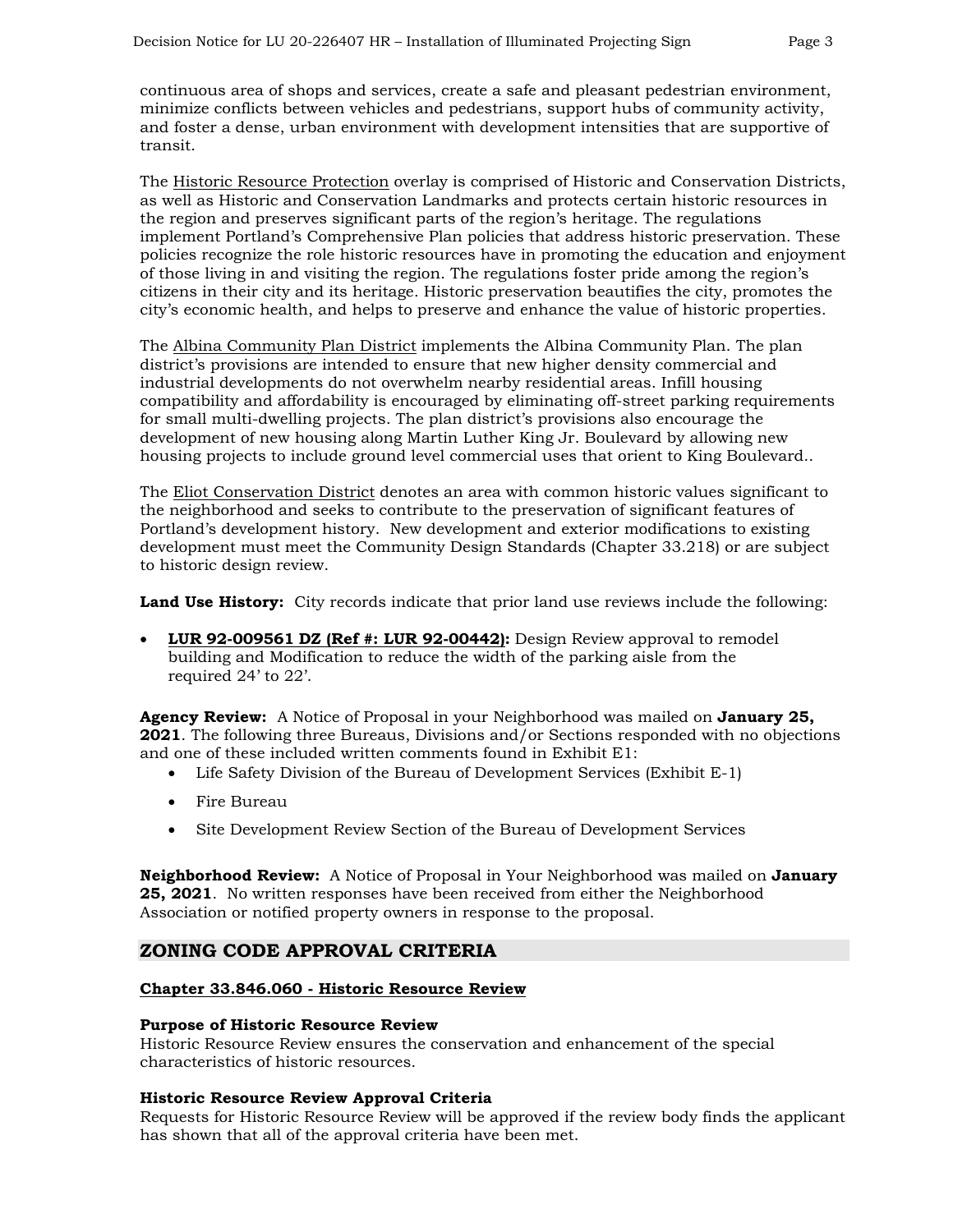**Findings:** The site is located within the Eliot Conservation District and the proposal is for a non-exempt treatment. Therefore Historic Resource Review approval is required. The approval criteria are the *Community Design Guidelines*.

*Staff has considered all guidelines and addressed only those applicable to this proposal.*

### **Community Design Guidelines**

**P1. Plan Area Character.** Enhance the sense of place and identity by incorporating site and building design features that respond to the area's desired characteristics and traditions.

**P2. Historic and Conservation Districts.** Enhance the identity of historic and conservation districts by incorporating site and building design features that reinforce the area's historic significance. Near historic and conservation districts, use such features to reinforce and complement the historic areas.

**E4. Corners that Build Active Intersections.** Create intersections that are active, unified, and have a clear identity through careful scaling detail and location of buildings, outdoor areas and entrances.

**D6. Architectural Integrity.** Respect the original character of buildings when making modifications that affect the exterior. Make additions compatible in scale, color, details, material proportion, and character with the existing building.

**D7. Blending into the Neighborhood.** Reduce the impact of new development on established neighborhoods by incorporating elements of nearby, quality buildings such as building details, massing, proportions, and materials.

**D8. Interest, Quality, and Composition.** All parts of a building should be interesting to view, of long lasting quality, and designed to form a cohesive composition.

**Findings for P1, P2, E4, D6, D7, and D8:** The proposed sign to be located in the southeast corner of the *East Side Medical Building,* a contributing resource in the Eliot Conservation District. is appropriate for the scale of the two-story masonry building and the NE Martin Luther King Jr Blvd and NE Russell St intersection. The proposal to install a new 16 SF LED illuminated, projecting sign at the intersection will not detract from the historic character of the Eliot Conservation District or the architectural integrity of the 100+ year old subject building. The proposed sign respects the building's architecture, sitting 18'-8" above the sidewalk, above the tall ground floor in a natural sign area aligned with the datum of second floor windows. The sign will be attached to the building's east façade using existing hardware on the building and will project out 4'-6" from the building. The sign design and placement are congruous with the building and creates a coherent composition.

The sign's proposed materials and structure will maintain the quality and permanence found in the contributing building. The sign does not produce a negative effect to the pedestrian environment in the adjacent sidewalk rights-of-way and adds visual interest to the new building, both day and night. The sign is a design element that highlights the building's SE corner. As a higher on the building visible element, the sign compliments lower level canopy signage, and helps identify the area, acting as a wayfinding landmark that highlights the building's corner and points people to the business which is set-back along Russell St, a bit back from the busy intersection.

*These guidelines are met.*

## **DEVELOPMENT STANDARDS**

Unless specifically required in the approval criteria listed above, this proposal does not have to meet the development standards in order to be approved during this review process. The plans submitted for a building or zoning permit must demonstrate that all requirements of Title 11 can be met, and that all development standards of Title 33 can be met or have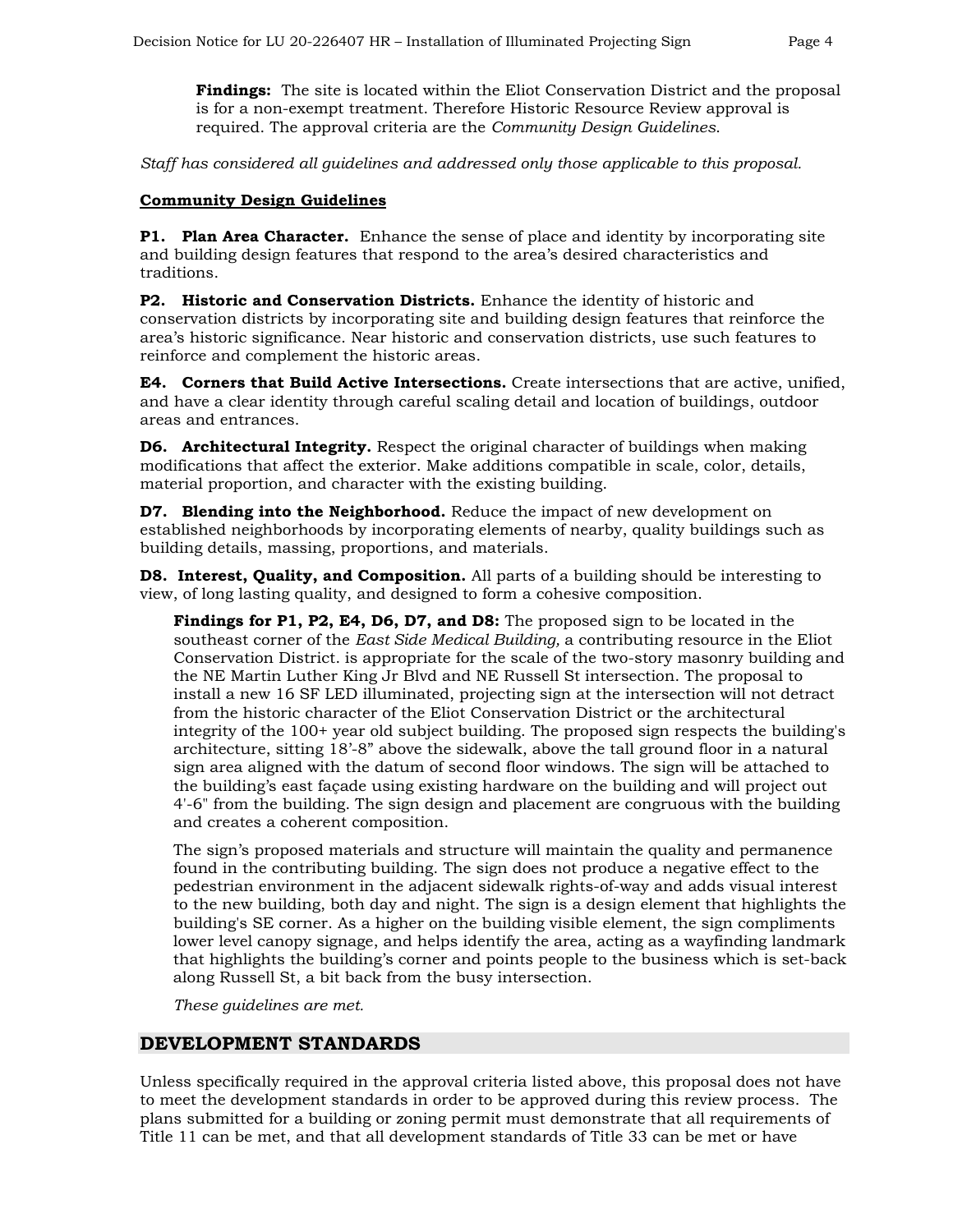received an Adjustment or Modification via a land use review, prior to the approval of a building or zoning permit.

# **CONCLUSIONS**

The proposed sign is of a scale and placement that is proportional to- and integrated withthe building and congruous with the neighborhood. It will enhance the sense of place and add visual interest to the pedestrian realm. The purpose of the Historic Resource Review process is to ensure that additions, new construction, and exterior alterations to historic resources do not compromise their ability to convey historic significance. This proposal meets the applicable Historic Resource Review criteria and therefore warrants approval.

# **ADMINISTRATIVE DECISION**

Approval to install a new 16 SF LED illuminated, projecting sign on the southeast corner of the *East Side Medical Building,* a contributing resource in the Eliot Conservation District, per the approved site plans, Exhibits C-1 through C-4, signed and dated 3/2/2021, subject to the following conditions:

- A. As part of the building permit application submittal, the following development-related conditions (B through C) must be noted on each of the four required site plans or included as a sheet in the numbered set of plans. The sheet on which this information appears must be labeled "ZONING COMPLIANCE PAGE- Case File LU 20-226407 HR." All requirements must be graphically represented on the site plan, landscape, or other required plan and must be labeled "REQUIRED."
- B. At the time of building permit submittal, a signed Certificate of Compliance form [\(https://www.portlandoregon.gov/bds/article/623658\)](https://www.portlandoregon.gov/bds/article/623658) must be submitted to ensure the permit plans comply with the Design/Historic Resource Review decision and approved exhibits.
- C. No field changes allowed.

**Staff Planner: Tanya Paglia**

Decision rendered by: <u>the contract of the contract on March 2, 2021</u>

By authority of the Director of the Bureau of Development Services

#### **Decision mailed: March 8, 2021**

**About this Decision.** This land use decision is **not a permit** for development. Permits may be required prior to any work. Contact the Development Services Center at 503-823- 7310 for information about permits.

**Procedural Information.** The application for this land use review was submitted on December 21, 2020, and was determined to be complete on January 19, 2021.

*Zoning Code Section 33.700.080* states that Land Use Review applications are reviewed under the regulations in effect at the time the application was submitted, provided that the application is complete at the time of submittal, or complete within 180 days. Therefore this application was reviewed against the Zoning Code in effect on December 21, 2020.

*ORS 227.178* states the City must issue a final decision on Land Use Review applications within 120-days of the application being deemed complete. The 120-day review period may be waived or extended at the request of the applicant. In this case, the applicant did not waive or extend the 120-day review period. Unless further extended by the applicant, **the 120 days will expire on: 5/19/2021.**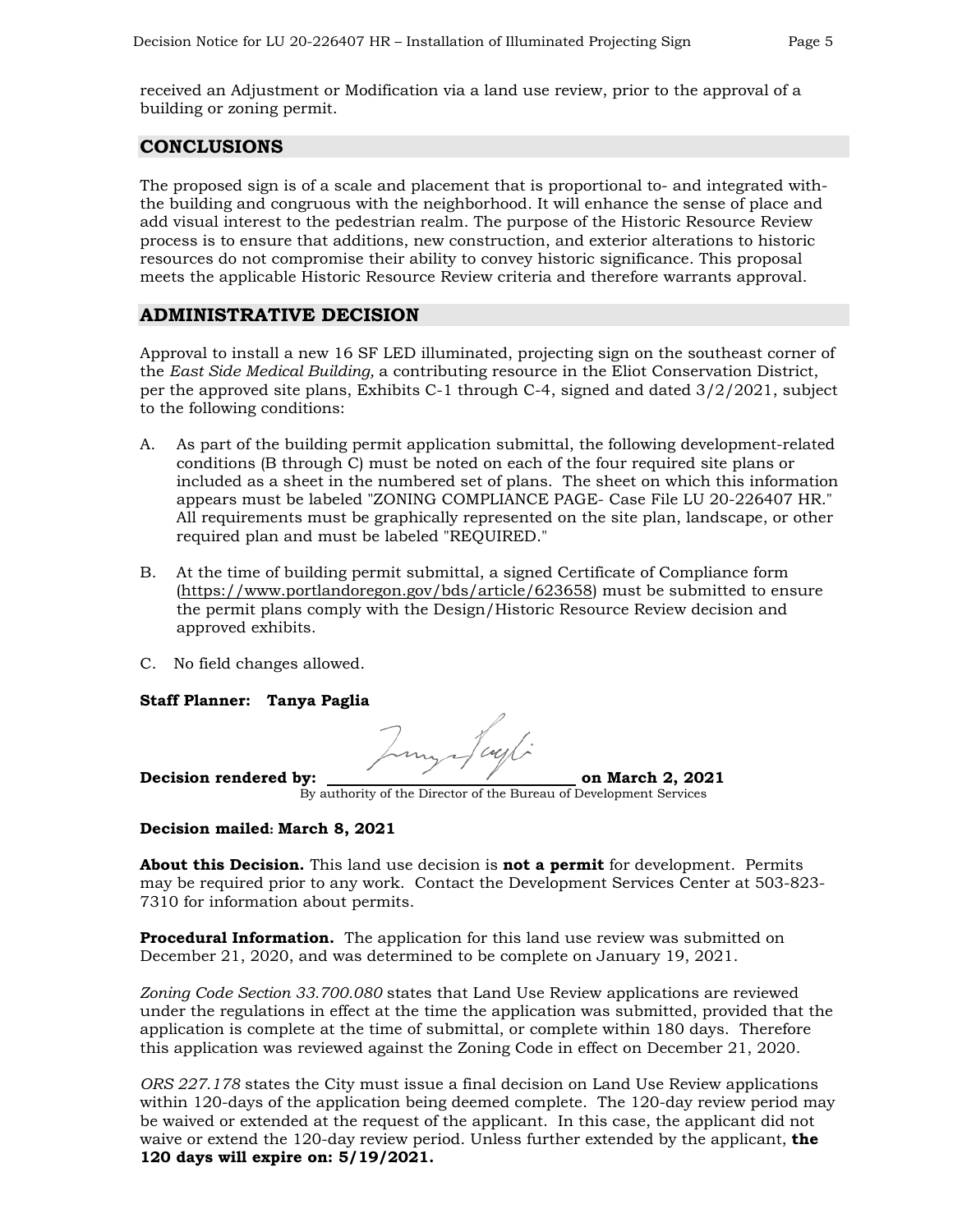#### **Some of the information contained in this report was provided by the applicant.**

As required by Section 33.800.060 of the Portland Zoning Code, the burden of proof is on the applicant to show that the approval criteria are met. The Bureau of Development Services has independently reviewed the information submitted by the applicant and has included this information only where the Bureau of Development Services has determined the information satisfactorily demonstrates compliance with the applicable approval criteria. This report is the decision of the Bureau of Development Services with input from other City and public agencies.

**Conditions of Approval.** If approved, this project may be subject to a number of specific conditions, listed above. Compliance with the applicable conditions of approval must be documented in all related permit applications. Plans and drawings submitted during the permitting process must illustrate how applicable conditions of approval are met. Any project elements that are specifically required by conditions of approval must be shown on the plans, and labeled as such.

These conditions of approval run with the land, unless modified by future land use reviews. As used in the conditions, the term "applicant" includes the applicant for this land use review, any person undertaking development pursuant to this land use review, the proprietor of the use or development approved by this land use review, and the current owner and future owners of the property subject to this land use review.

**This decision, and any conditions associated with it, is final.** It may be appealed to the Oregon Land Use Board of Appeals (LUBA), within 21 days of the date the decision is mailed, as specified in the Oregon Revised Statute (ORS) 197.830. Among other things, ORS 197.830 requires that a petitioner at LUBA must have submitted written testimony during the comment period for this land use review. Contact LUBA at 775 Summer St NE Suite 330, Salem, OR 97301-1283 or phone 1-503-373-1265 for further information.

If you are interested in viewing information in the file, please contact the planner listed on the front of this decision. The planner can provide some information over the phone. Please note that due to COVID-19 and limited accessibility to paper files, only digital copies of material in the file are available for viewing. Additional information about the City of Portland, city bureaus, and a digital copy of the Portland Zoning Code is available on the internet at [https://www.portlandoregon.gov/citycode/28197.](https://www.portlandoregon.gov/citycode/28197)

#### **Recording the final decision.**

If this Land Use Review is approved the final decision will be recorded with the Multnomah County Recorder.

• *Unless appealed*, the final decision will be recorded after **3/8/2021** by the Bureau of Development Services.

The applicant, builder, or a representative does not need to record the final decision with the Multnomah County Recorder.

For further information on your recording documents please call the Bureau of Development Services Land Use Services Division at 503-823-0625.

**Expiration of this approval.** An approval expires three years from the date the final decision is rendered unless a building permit has been issued, or the approved activity has begun.

Where a site has received approval for multiple developments, and a building permit is not issued for all of the approved development within three years of the date of the final decision, a new land use review will be required before a permit will be issued for the remaining development, subject to the Zoning Code in effect at that time.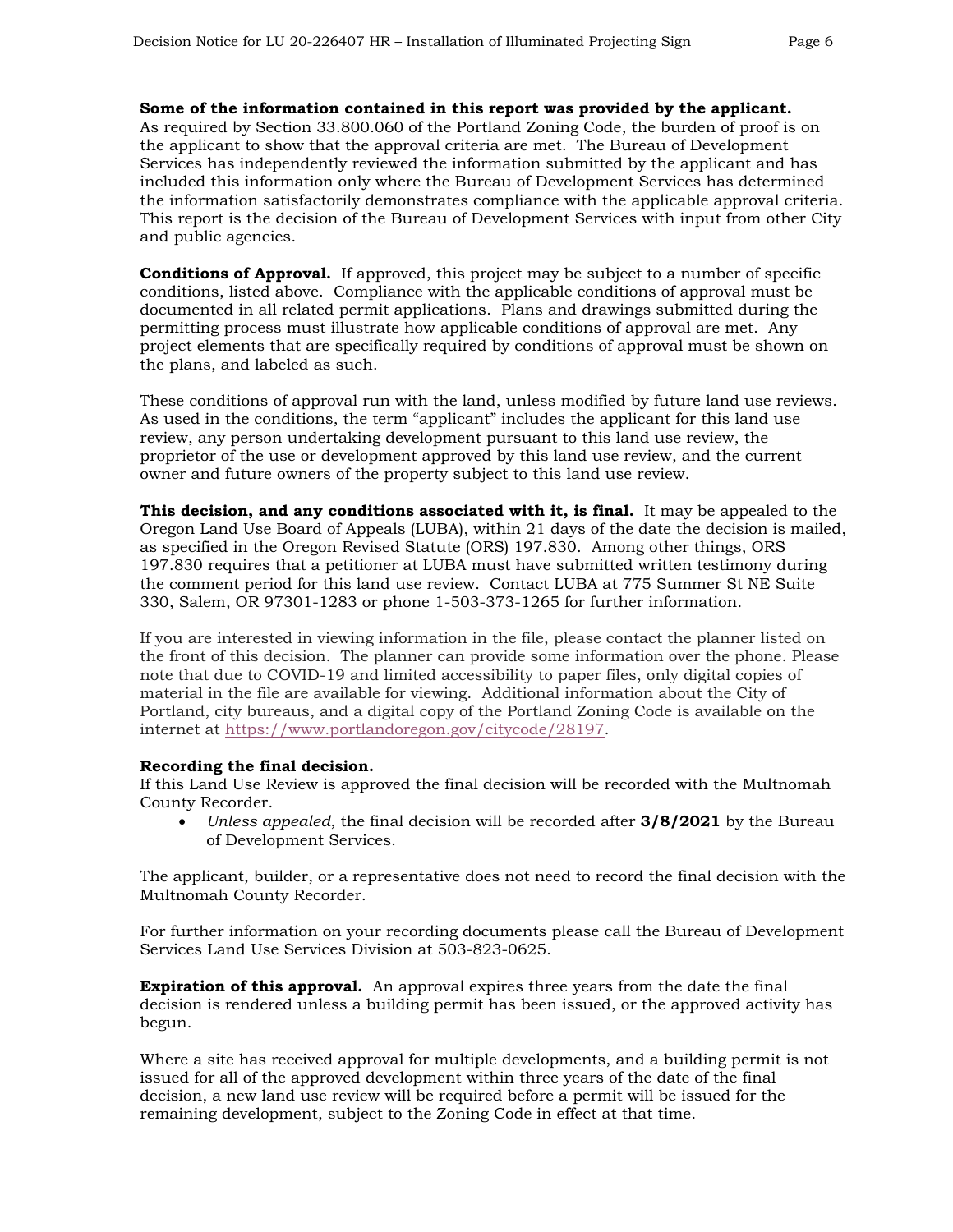**Applying for your permits.** A building permit, occupancy permit, or development permit may be required before carrying out an approved project. At the time they apply for a permit, permitees must demonstrate compliance with:

- All conditions imposed herein;
- All applicable development standards, unless specifically exempted as part of this land use review;
- All requirements of the building code; and
- All provisions of the Municipal Code for the City of Portland, and all other applicable ordinances, provisions and regulations of the City.

#### **EXHIBITS**

#### NOT ATTACHED UNLESS INDICATED

- A. Applicant's Submittal
	- 1. Previous sign permit (10-161464 SG)
- B. Zoning Map (attached)
- C. Plans/Drawings:
	- 1. Site Plan (attached)
	- 2. East and South Elevations (attached)
	- 3. Blade Elevations and Section
	- 4. Photsimulations with height measurements
- D. Notification information:
	- 1. Mailing list
	- 2. Mailed notice
- E. Agency Responses:
	- 1. Life Safety Division of the Bureau of Development Services
- F. Correspondence: None received
- G. Other:
	- 1. Original LU Application
	- 2. Oregon Historic Site Record

**The Bureau of Development Services is committed to providing equal access to information and hearings. Please notify us no less than five business days prior to the event if you need special accommodations. Call 503-823-7300 (TTY 503-823-6868).**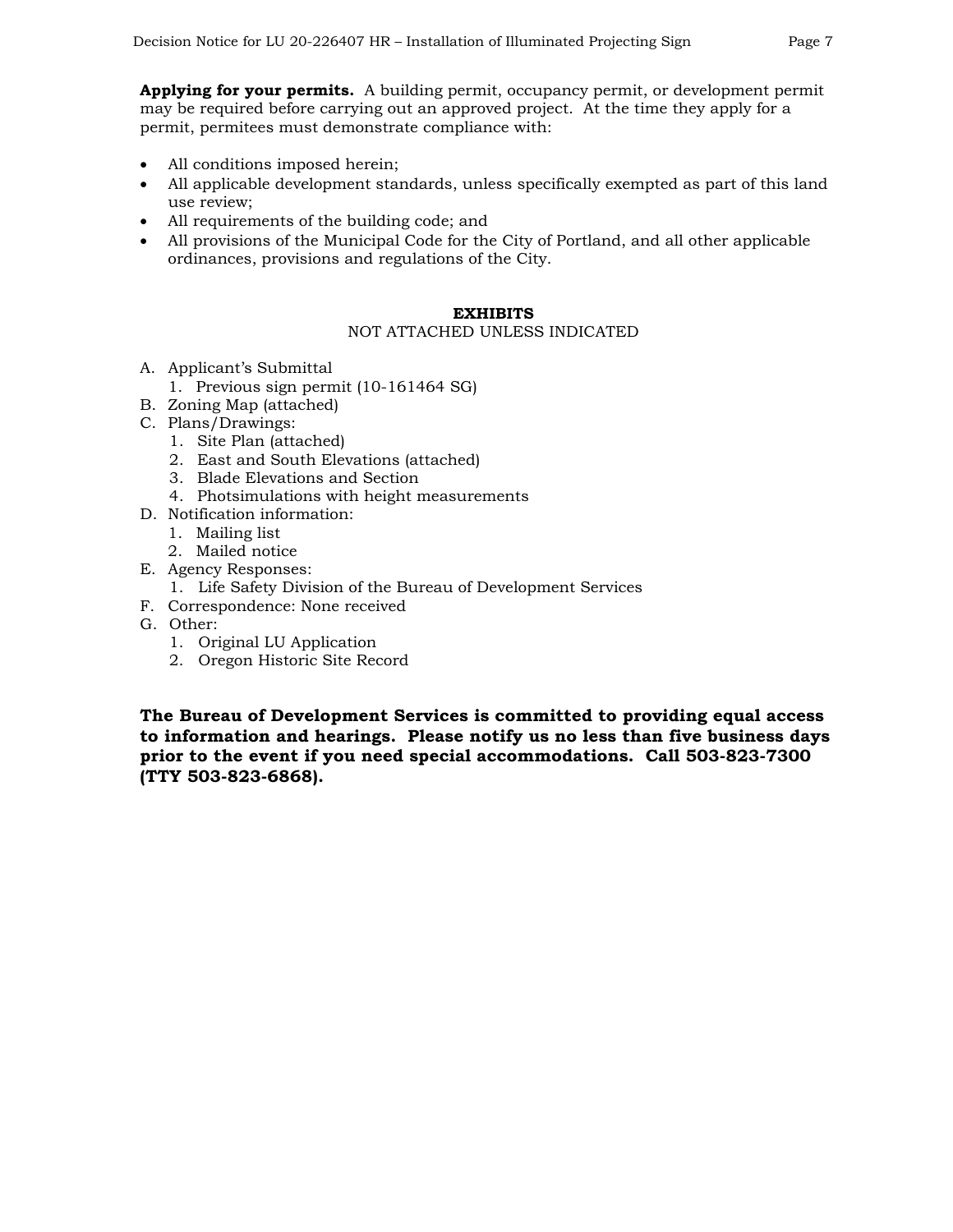

ALBINA COMMUNITY PLAN DISTRICT ELIOT CONSERVATION DISTRICT

■

Also Owned Parcels

Historic Landmark

| File No.       | LU 20 - 226407 HR   |
|----------------|---------------------|
| <b>Section</b> | 2730                |
| Scale          | 1 inch = $200$ feet |
| State ID       | 1N1E27AD 17800      |
| Exhibit        | Dec 22, 2020<br>R   |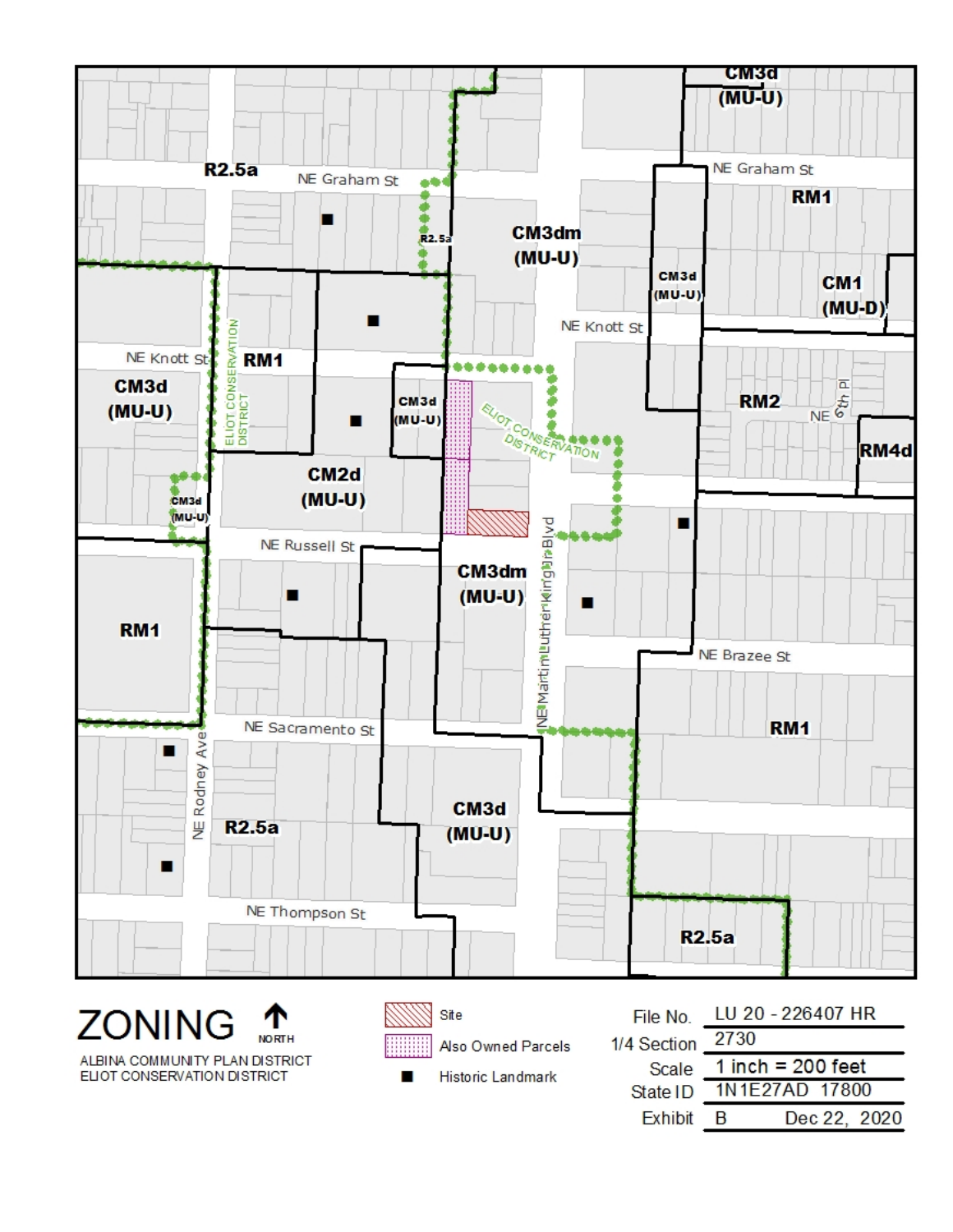

- PROPOSED SIGN<br>HIVERTY LINE  $\mathbf I$  $\mathbf{I}$ PUBLIC ENTRANCE